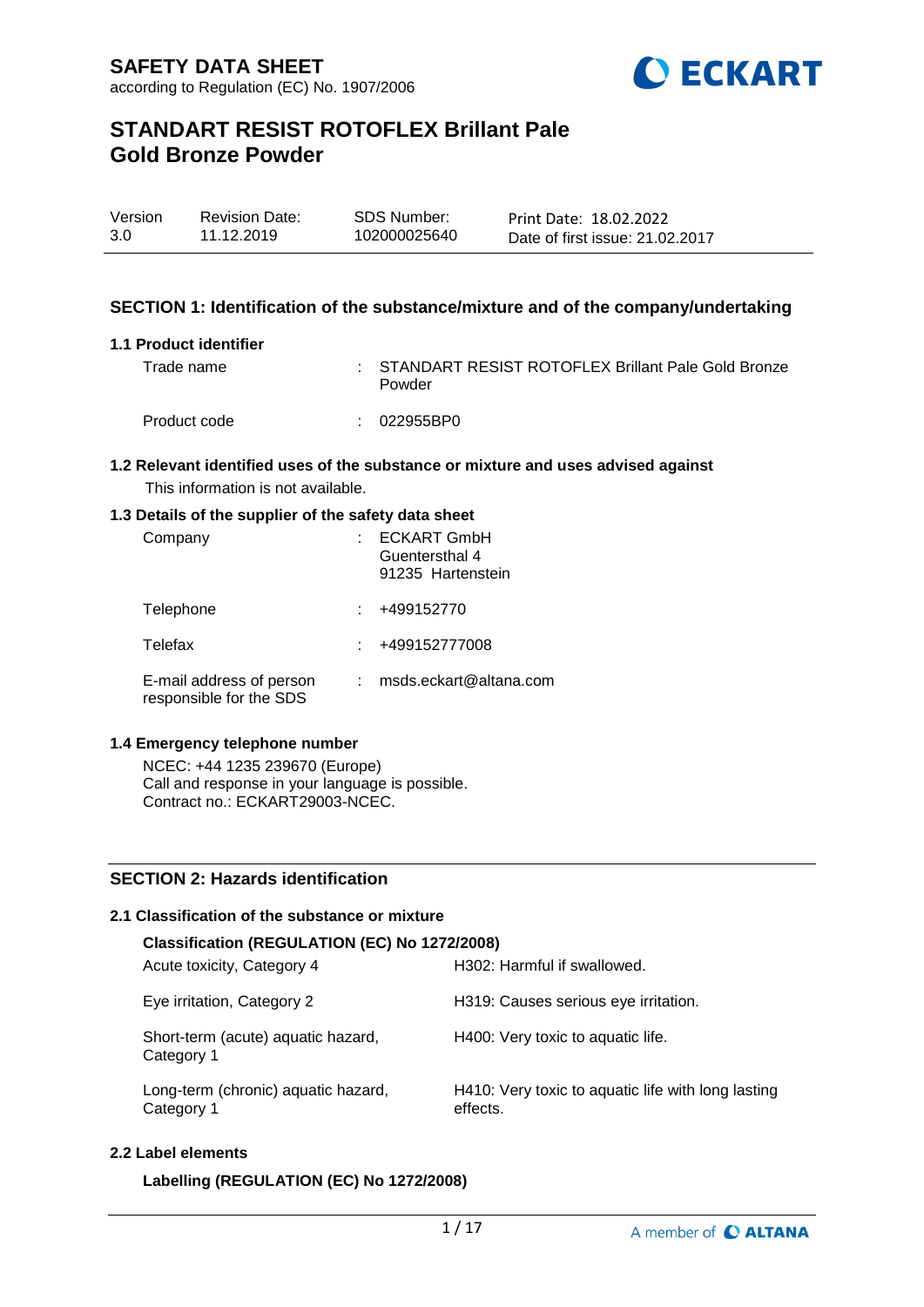

| Version<br>3.0 | <b>Revision Date:</b><br>11.12.2019 | <b>SDS Number:</b><br>102000025640                                                                                                             | Print Date: 18.02.2022<br>Date of first issue: 21.02.2017                                                                                                                                                                                                                         |
|----------------|-------------------------------------|------------------------------------------------------------------------------------------------------------------------------------------------|-----------------------------------------------------------------------------------------------------------------------------------------------------------------------------------------------------------------------------------------------------------------------------------|
|                | Hazard pictograms                   |                                                                                                                                                |                                                                                                                                                                                                                                                                                   |
|                | Signal word                         | Warning                                                                                                                                        |                                                                                                                                                                                                                                                                                   |
|                | <b>Hazard statements</b>            | H <sub>302</sub><br>H <sub>319</sub><br>H410                                                                                                   | Harmful if swallowed.<br>Causes serious eye irritation.<br>Very toxic to aquatic life with long lasting<br>effects.                                                                                                                                                               |
|                | Precautionary statements            | <b>Prevention:</b><br>P <sub>264</sub><br>P <sub>273</sub><br>P280<br><b>Response:</b><br>P337 + P313<br>P391<br>Disposal:<br>P <sub>501</sub> | Wash skin thoroughly after handling.<br>Avoid release to the environment.<br>Wear eye protection/face protection.<br>If eye irritation persists: Get medical advice/<br>attention.<br>Collect spillage.<br>Dispose of contents/ container to an<br>approved waste disposal plant. |

Hazardous components which must be listed on the label: Copper

## **2.3 Other hazards**

Combustible Solids

This substance/mixture contains no components considered to be either persistent, bioaccumulative and toxic (PBT), or very persistent and very bioaccumulative (vPvB) at levels of 0.1% or higher.

## **SECTION 3: Composition/information on ingredients**

## **3.2 Mixtures**

## **Hazardous components**

| Chemical name                           | CAS-No.<br>EC-No.<br>Index-No.<br><b>Registration number</b> | Classification<br><b>REGULATION (EC)</b><br>No 1272/2008                                           | Concentration<br>(% w/w) |
|-----------------------------------------|--------------------------------------------------------------|----------------------------------------------------------------------------------------------------|--------------------------|
| Copper                                  | 7440-50-8<br>231-159-6<br>01-2119480154-42                   | Acute Tox. 4; H302<br>Eye Irrit. 2; H319<br>Aquatic Acute 1;<br>H400<br>Aquatic Chronic 1;<br>H410 | $>= 50 - 5 = 100$        |
| zinc powder - zinc dust<br>(stabilised) | 7440-66-6<br>231-175-3                                       | Aquatic Acute 1;<br>H400                                                                           | $>= 2.5 - < 10$          |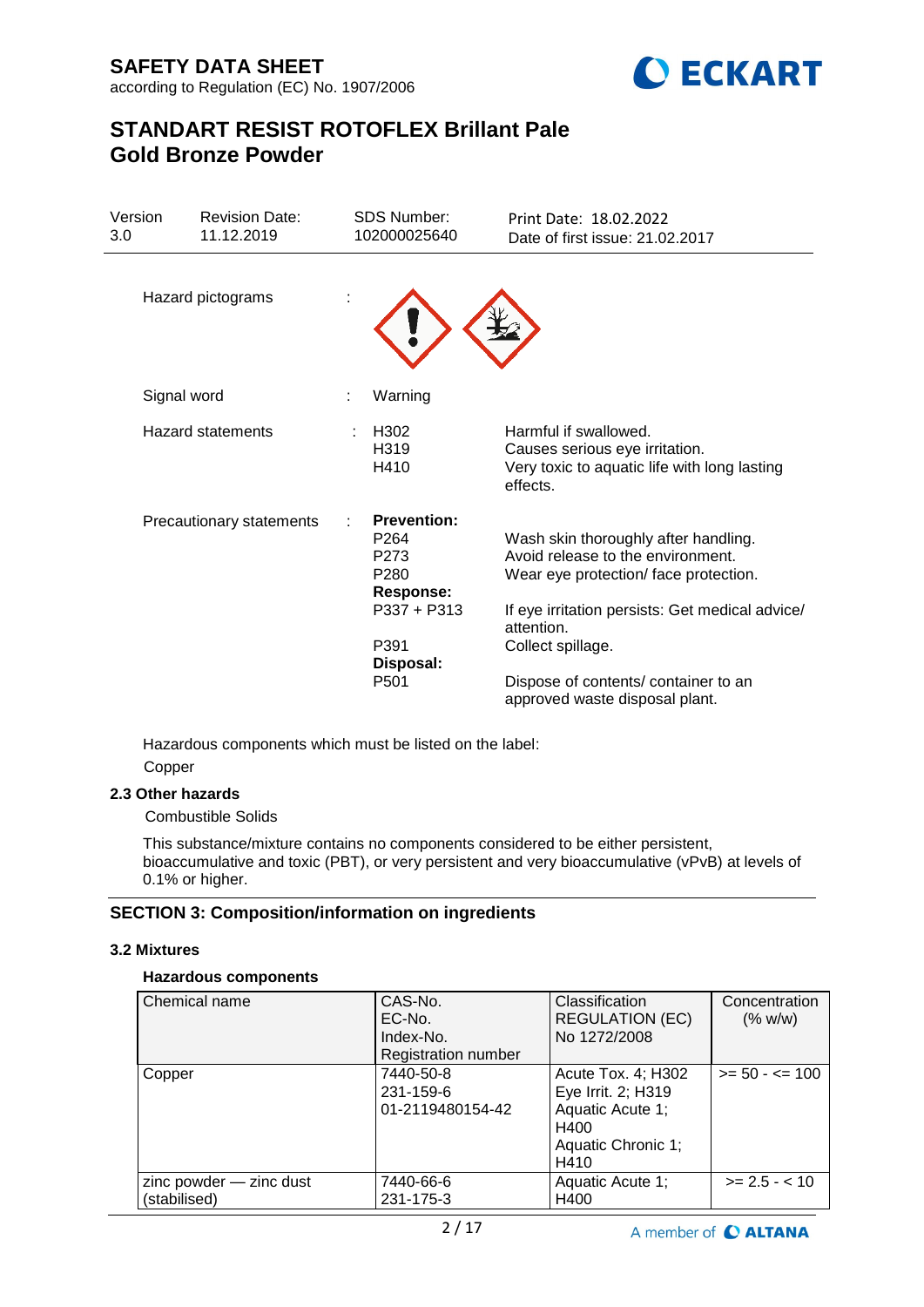

| Version<br>3.0 | SDS Number:<br><b>Revision Date:</b><br>11.12.2019<br>102000025640 |                  | Print Date: 18.02.2022<br>Date of first issue: 21.02.2017 |                            |  |  |
|----------------|--------------------------------------------------------------------|------------------|-----------------------------------------------------------|----------------------------|--|--|
|                |                                                                    | 01-2119467174-37 |                                                           | Aquatic Chronic 1;<br>H410 |  |  |
|                | $\Gamma$ ax avalanation of abbraviations association $AC$          |                  |                                                           |                            |  |  |

For explanation of abbreviations see section 16.

## **SECTION 4: First aid measures**

| 4.1 Description of first aid measures |                         |                            |                                                                                                                                                                                 |  |  |  |  |
|---------------------------------------|-------------------------|----------------------------|---------------------------------------------------------------------------------------------------------------------------------------------------------------------------------|--|--|--|--|
| General advice                        |                         |                            | $\therefore$ Move the victim to fresh air.                                                                                                                                      |  |  |  |  |
|                                       |                         |                            | Do not leave the victim unattended.                                                                                                                                             |  |  |  |  |
|                                       |                         |                            | Move out of dangerous area.<br>Show this safety data sheet to the doctor in attendance.                                                                                         |  |  |  |  |
|                                       | If inhaled              |                            | : If unconscious, place in recovery position and seek medical<br>advice.<br>If symptoms persist, call a physician.                                                              |  |  |  |  |
|                                       | In case of skin contact |                            | Wash off immediately with soap and plenty of water.                                                                                                                             |  |  |  |  |
|                                       | In case of eye contact  | $\mathcal{L}^{\text{max}}$ | Immediately flush eye(s) with plenty of water.<br>Remove contact lenses.<br>Keep eye wide open while rinsing.<br>If eye irritation persists, consult a specialist.              |  |  |  |  |
|                                       | If swallowed            |                            | : Keep respiratory tract clear.<br>Do not give milk or alcoholic beverages.<br>Never give anything by mouth to an unconscious person.<br>If symptoms persist, call a physician. |  |  |  |  |

#### **4.2 Most important symptoms and effects, both acute and delayed**

| <b>Risks</b> | : Harmful if swallowed.        |
|--------------|--------------------------------|
|              | Causes serious eye irritation. |

#### **4.3 Indication of any immediate medical attention and special treatment needed**

This information is not available.

## **SECTION 5: Firefighting measures**

| 5.1 Extinguishing media      |                                                             |
|------------------------------|-------------------------------------------------------------|
| Suitable extinguishing media | Special powder against metal fire<br>Dry sand<br>ABC powder |
| Unsuitable extinguishing     | Water                                                       |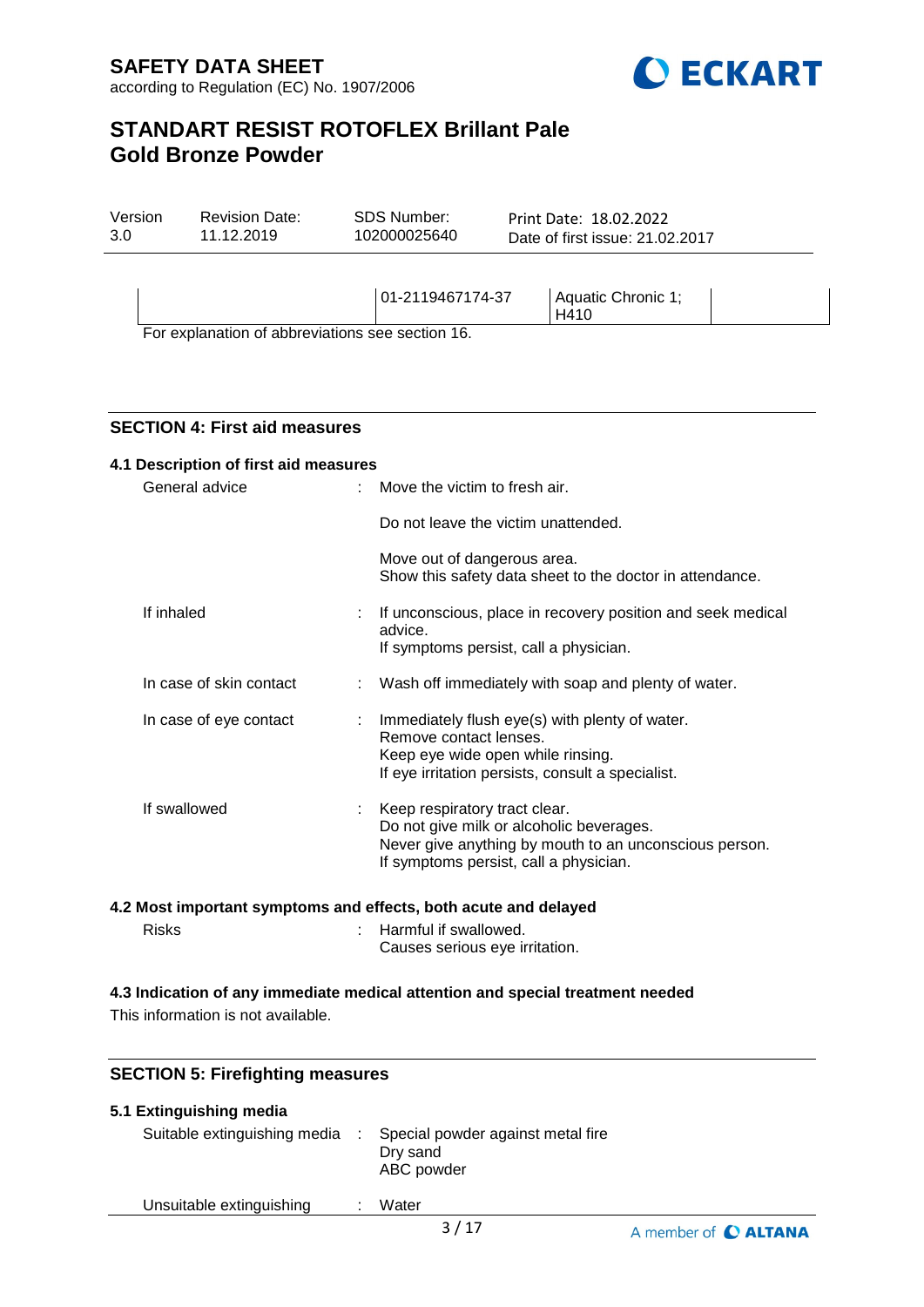

| Version<br>3.0 |                     | <b>Revision Date:</b><br>11.12.2019                                                                                                                  | <b>SDS Number:</b><br>102000025640                                                                         | Print Date: 18.02.2022<br>Date of first issue: 21.02.2017                                                                                                                              |  |
|----------------|---------------------|------------------------------------------------------------------------------------------------------------------------------------------------------|------------------------------------------------------------------------------------------------------------|----------------------------------------------------------------------------------------------------------------------------------------------------------------------------------------|--|
|                | media               |                                                                                                                                                      | High volume water jet                                                                                      |                                                                                                                                                                                        |  |
|                |                     | 5.2 Special hazards arising from the substance or mixture                                                                                            |                                                                                                            |                                                                                                                                                                                        |  |
|                | firefighting        | Specific hazards during                                                                                                                              | courses.                                                                                                   | : Do not allow run-off from fire fighting to enter drains or water                                                                                                                     |  |
|                |                     | 5.3 Advice for firefighters                                                                                                                          |                                                                                                            |                                                                                                                                                                                        |  |
|                | for firefighters    | Special protective equipment :                                                                                                                       | necessary.                                                                                                 | Wear self-contained breathing apparatus for firefighting if                                                                                                                            |  |
|                | Further information |                                                                                                                                                      | Use extinguishing measures that are appropriate to local<br>circumstances and the surrounding environment. |                                                                                                                                                                                        |  |
|                |                     | Standard procedure for chemical fires.<br>Use extinguishing measures that are appropriate to local<br>circumstances and the surrounding environment. |                                                                                                            |                                                                                                                                                                                        |  |
|                |                     |                                                                                                                                                      | must not be discharged into drains.                                                                        | Collect contaminated fire extinguishing water separately. This<br>Fire residues and contaminated fire extinguishing water must<br>be disposed of in accordance with local regulations. |  |

## **SECTION 6: Accidental release measures**

## **6.1 Personal precautions, protective equipment and emergency procedures**

| Personal precautions |  | : Use personal protective equipment.<br>Evacuate personnel to safe areas.<br>Use personal protective equipment.<br>Avoid dust formation.<br>Avoid breathing dust. |
|----------------------|--|-------------------------------------------------------------------------------------------------------------------------------------------------------------------|
|                      |  |                                                                                                                                                                   |

## **6.2 Environmental precautions**

| Environmental precautions |  | : Prevent product from entering drains.<br>Prevent further leakage or spillage if safe to do so.<br>If the product contaminates rivers and lakes or drains inform<br>respective authorities. |
|---------------------------|--|----------------------------------------------------------------------------------------------------------------------------------------------------------------------------------------------|
|---------------------------|--|----------------------------------------------------------------------------------------------------------------------------------------------------------------------------------------------|

#### **6.3 Methods and material for containment and cleaning up**

| Methods for cleaning up | : Use mechanical handling equipment.                  |
|-------------------------|-------------------------------------------------------|
|                         | Pick up and transfer to properly labelled containers. |

Keep in suitable, closed containers for disposal.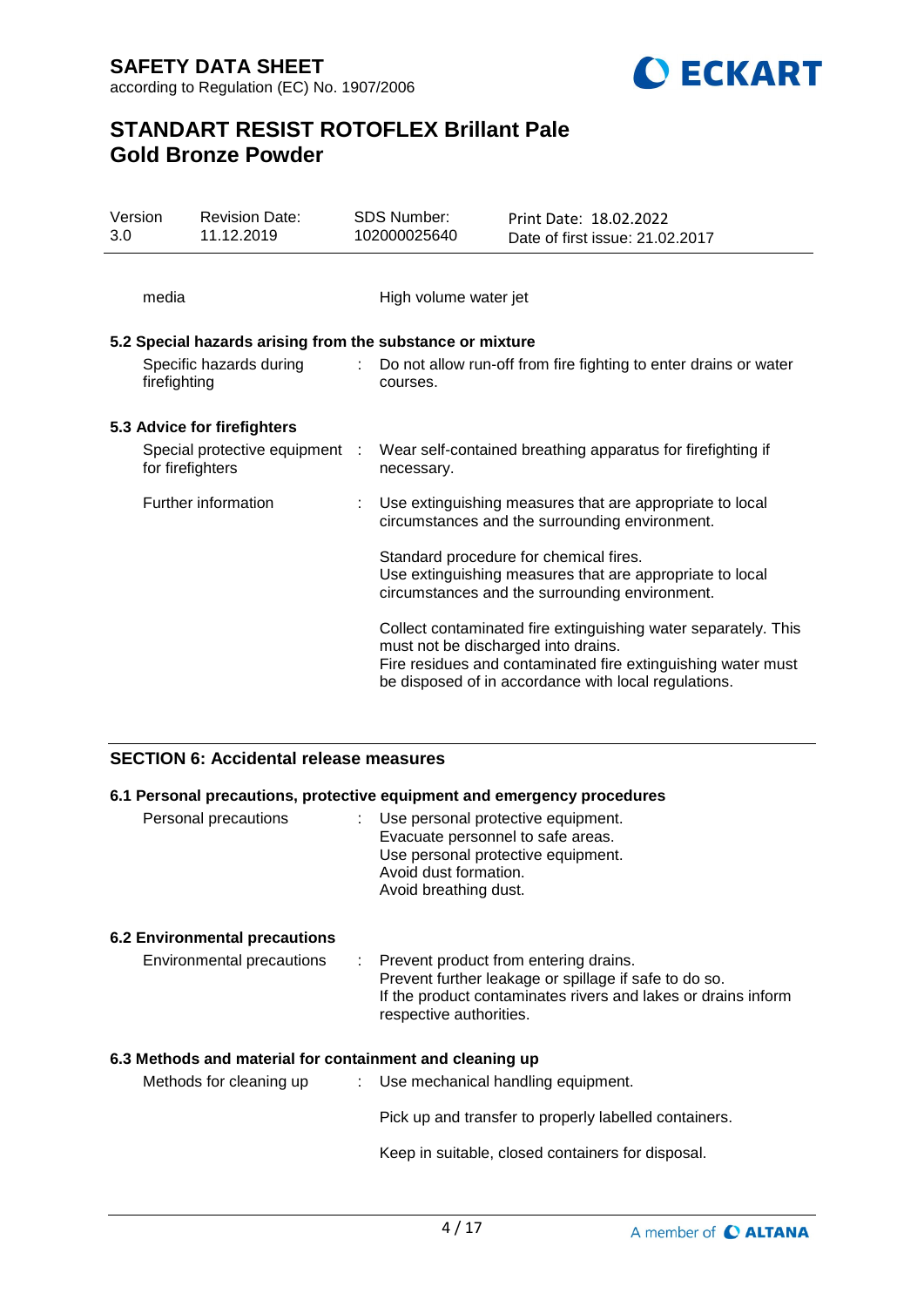

| Version | <b>Revision Date:</b> | SDS Number:  | Print Date: 18.02.2022          |
|---------|-----------------------|--------------|---------------------------------|
| 3.0     | 11.12.2019            | 102000025640 | Date of first issue: 21.02.2017 |

### **6.4 Reference to other sections**

For personal protection see section 8.

## **SECTION 7: Handling and storage**

| 7.1 Precautions for safe handling<br>Advice on safe handling     |    | Avoid creating dust.<br>Routine housekeeping should be instituted to ensure that<br>dusts do not accumulate on surfaces.<br>Avoid formation of respirable particles.<br>Do not breathe vapours/dust.<br>Avoid contact with skin and eyes.<br>For personal protection see section 8.<br>Smoking, eating and drinking should be prohibited in the<br>application area.<br>Dispose of rinse water in accordance with local and national<br>regulations. |
|------------------------------------------------------------------|----|------------------------------------------------------------------------------------------------------------------------------------------------------------------------------------------------------------------------------------------------------------------------------------------------------------------------------------------------------------------------------------------------------------------------------------------------------|
| Advice on protection against<br>÷<br>fire and explosion          |    | Normal measures for preventive fire protection.                                                                                                                                                                                                                                                                                                                                                                                                      |
|                                                                  |    | Avoid dust formation.                                                                                                                                                                                                                                                                                                                                                                                                                                |
| Hygiene measures                                                 |    | : General industrial hygiene practice. Do not smoke. Wash<br>hands before breaks and at the end of workday. Keep away<br>from food and drink. Keep away from tobacco products.                                                                                                                                                                                                                                                                       |
|                                                                  |    | When using do not eat or drink. When using do not smoke.<br>Wash hands before breaks and at the end of workday.                                                                                                                                                                                                                                                                                                                                      |
| 7.2 Conditions for safe storage, including any incompatibilities |    |                                                                                                                                                                                                                                                                                                                                                                                                                                                      |
| Requirements for storage<br>areas and containers                 | t. | Electrical installations / working materials must comply with<br>the technological safety standards.                                                                                                                                                                                                                                                                                                                                                 |
|                                                                  |    | Keep away from sources of ignition - No smoking. Do not<br>store near combustible materials. Keep containers tightly<br>closed in a cool, well-ventilated place. To maintain product<br>quality, do not store in heat or direct sunlight.                                                                                                                                                                                                            |
|                                                                  |    | Keep container tightly closed in a dry and well-ventilated<br>place. Electrical installations / working materials must comply<br>with the technological safety standards.                                                                                                                                                                                                                                                                            |
| Further information on<br>storage conditions                     |    | Protect from humidity and water.                                                                                                                                                                                                                                                                                                                                                                                                                     |
| Advice on common storage                                         |    | Keep away from oxidizing agents, strongly alkaline and<br>strongly acid materials in order to avoid exothermic reactions.<br>Do not store together with oxidizing and self-igniting products.                                                                                                                                                                                                                                                        |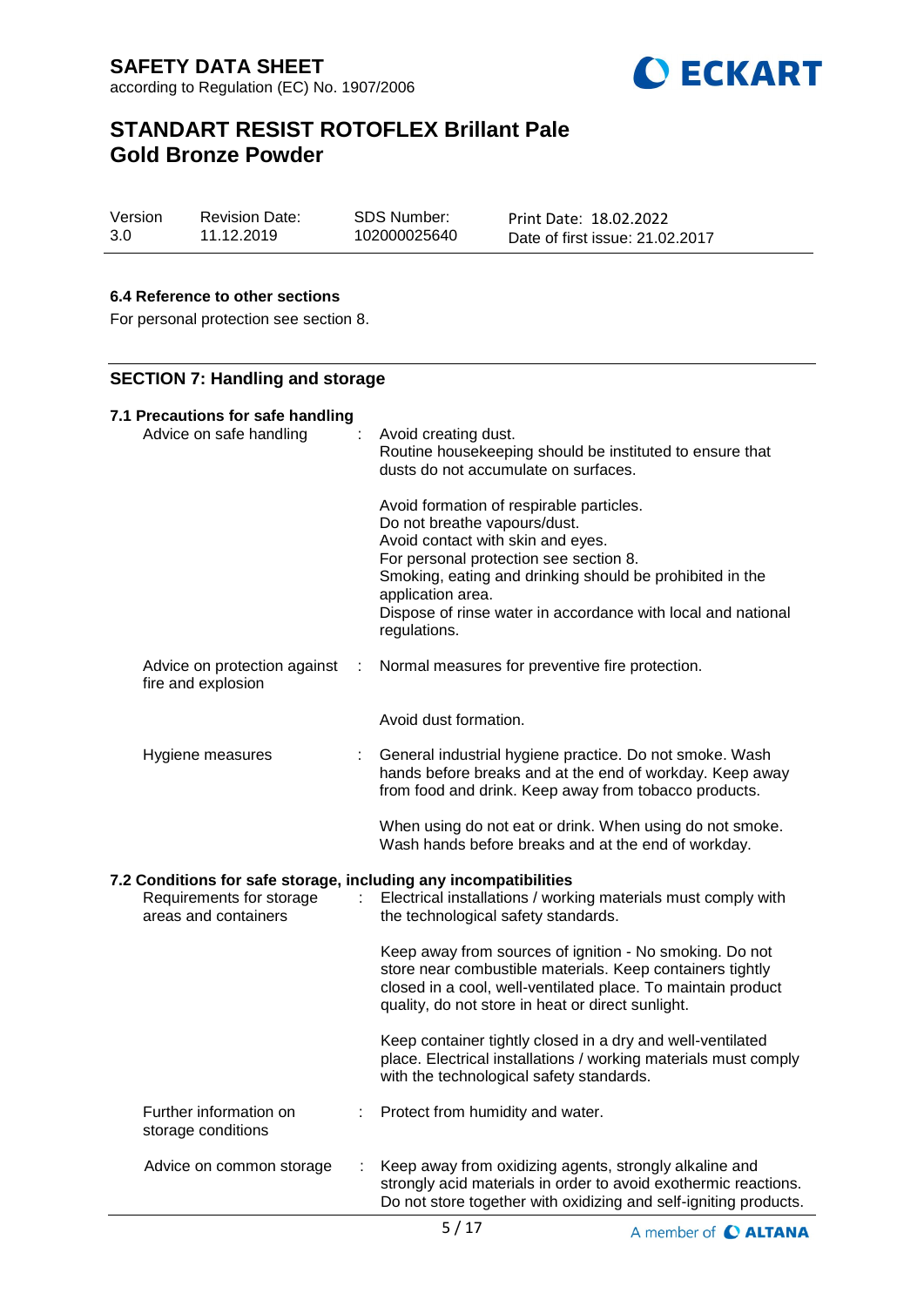

| Version<br>3.0 | <b>Revision Date:</b><br>11.12.2019         | SDS Number:<br>102000025640 | Print Date: 18.02.2022<br>Date of first issue: 21.02.2017     |
|----------------|---------------------------------------------|-----------------------------|---------------------------------------------------------------|
|                |                                             |                             |                                                               |
| Dampness       |                                             |                             | : Keep in a dry, cool and well-ventilated place.              |
|                | Further information on<br>storage stability | as directed.                | : Keep in a dry place. No decomposition if stored and applied |

## **7.3 Specific end use(s)**

This information is not available.

### **SECTION 8: Exposure controls/personal protection**

#### **8.1 Control parameters**

#### **Occupational Exposure Limits**

| Components                              | CAS-No.                                                                                                                                                                                                                                                                                                                                                                                                                                                                                                                                                                                           | Value type (Form<br>of exposure) | Control parameters         | <b>Basis</b> |  |
|-----------------------------------------|---------------------------------------------------------------------------------------------------------------------------------------------------------------------------------------------------------------------------------------------------------------------------------------------------------------------------------------------------------------------------------------------------------------------------------------------------------------------------------------------------------------------------------------------------------------------------------------------------|----------------------------------|----------------------------|--------------|--|
| Copper                                  | TWA (Fumes)<br>7440-50-8                                                                                                                                                                                                                                                                                                                                                                                                                                                                                                                                                                          |                                  | $0.2$ mg/m $3$<br>(Copper) | GB EH40      |  |
|                                         |                                                                                                                                                                                                                                                                                                                                                                                                                                                                                                                                                                                                   | TWA (Dusts and<br>mists)         | 1 $mg/m3$<br>(Copper)      | GB EH40      |  |
|                                         |                                                                                                                                                                                                                                                                                                                                                                                                                                                                                                                                                                                                   | STEL (Dusts and<br>mists)        | $2$ mg/m $3$<br>(Copper)   | GB EH40      |  |
| zinc powder - zinc<br>dust (stabilised) | 7440-66-6                                                                                                                                                                                                                                                                                                                                                                                                                                                                                                                                                                                         | TWA (Inhalable)                  | $10$ mg/m $3$              | GB EH40      |  |
| Further information                     | The COSHH definition of a substance hazardous to health includes dust of<br>any kind when present at a concentration in air equal to or greater than 10<br>mg.m-3 8-hour TWA of inhalable dust or 4 mg.m-3 8-hour TWA of respirable<br>dust. This means that any dust will be subject to COSHH if people are<br>exposed to dust above these levels. Some dusts have been assigned<br>specific WELs and exposure to these must comply with the appropriate<br>limits., Where no specific short-term exposure limit is listed, a figure three<br>times the long-term exposure limit should be used. |                                  |                            |              |  |
|                                         |                                                                                                                                                                                                                                                                                                                                                                                                                                                                                                                                                                                                   | <b>TWA</b><br>(Respirable)       | $4$ mg/m $3$               | GB EH40      |  |
| Further information                     | The COSHH definition of a substance hazardous to health includes dust of<br>any kind when present at a concentration in air equal to or greater than 10<br>mg.m-3 8-hour TWA of inhalable dust or 4 mg.m-3 8-hour TWA of respirable<br>dust. This means that any dust will be subject to COSHH if people are<br>exposed to dust above these levels. Some dusts have been assigned<br>specific WELs and exposure to these must comply with the appropriate<br>limits., Where no specific short-term exposure limit is listed, a figure three<br>times the long-term exposure limit should be used. |                                  |                            |              |  |
| silicon dioxide                         | 7631-86-9                                                                                                                                                                                                                                                                                                                                                                                                                                                                                                                                                                                         | TWA (inhalable<br>dust)          | $6$ mg/m $3$<br>(Silica)   | GB EH40      |  |
| Further information                     | For the purposes of these limits, respirable dust and inhalable dust are<br>those fractions of airborne dust which will be collected when sampling is<br>undertaken in accordance with the methods described in MDHS14/4<br>General methods for sampling and gravimetric analysis or respirable,<br>thoracic and inhalable aerosols, The COSHH definition of a substance<br>hazardous to health includes dust of any kind when present at a                                                                                                                                                       |                                  |                            |              |  |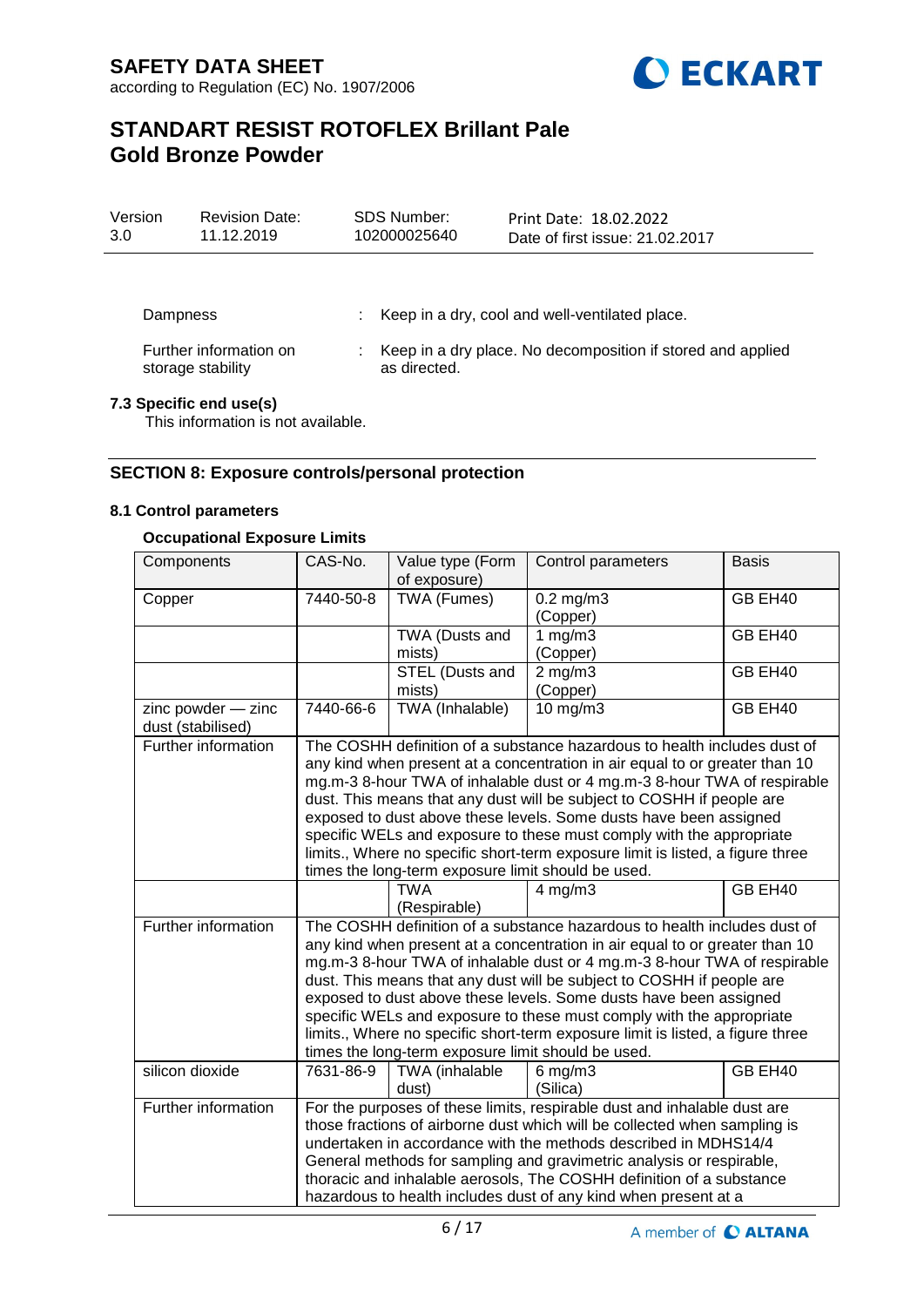**SAFETY DATA SHEET** according to Regulation (EC) No. 1907/2006



# **STANDART RESIST ROTOFLEX Brillant Pale Gold Bronze Powder**

| 3.0 | Version<br><b>Revision Date:</b><br>11.12.2019 |                     | <b>SDS Number:</b><br>102000025640 |                                 | Print Date: 18.02.2022<br>Date of first issue: 21.02.2017 |                                                                                                                                                                                                                                                                                                                                                                                                                                                                                                                                                                                                                                                                                                                                                                                                                                                                                                                                                                                                                                                                                                                                                                                                                                                                                                                                                                                                                                                                                                                                                                                                                                                                                                                                                                                                      |         |
|-----|------------------------------------------------|---------------------|------------------------------------|---------------------------------|-----------------------------------------------------------|------------------------------------------------------------------------------------------------------------------------------------------------------------------------------------------------------------------------------------------------------------------------------------------------------------------------------------------------------------------------------------------------------------------------------------------------------------------------------------------------------------------------------------------------------------------------------------------------------------------------------------------------------------------------------------------------------------------------------------------------------------------------------------------------------------------------------------------------------------------------------------------------------------------------------------------------------------------------------------------------------------------------------------------------------------------------------------------------------------------------------------------------------------------------------------------------------------------------------------------------------------------------------------------------------------------------------------------------------------------------------------------------------------------------------------------------------------------------------------------------------------------------------------------------------------------------------------------------------------------------------------------------------------------------------------------------------------------------------------------------------------------------------------------------------|---------|
|     |                                                |                     |                                    | exposure limit should be used.  |                                                           | concentration in air equal to or greater than 10 mg.m-3 8-hour TWA of<br>inhalable dust or 4 mg.m-3 8-hour TWA of respirable dust. This means that<br>any dust will be subject to COSHH if people are exposed to dust above<br>these levels. Some dusts have been assigned specific WELs and exposure<br>to these must comply with the appropriate limits., Most industrial dusts<br>contain particles of a wide range of sizes. The behaviour, deposition and<br>fate of any particular particle after entry into the human respiratory system,<br>and the body response that it elicits, depend on the nature and size of the<br>particle. HSE distinguishes two size fractions for limit-setting purposes<br>termed 'inhalable' and 'respirable'., Inhalable dust approximates to the<br>fraction of airborne material that enters the nose and mouth during breathing<br>and is therefore available for deposition in the respiratory tract. Respirable<br>dust approximates to the fraction that penetrates to the gas exchange region<br>of the lung. Fuller definitions and explanatory material are given in<br>MDHS14/4., Where dusts contain components that have their own assigned<br>WEL, all the relevant limits should be complied with., Where no specific<br>short-term exposure limit is listed, a figure three times the long-term                                                                                                                                                                                                                                                                                                                                                                                                                                                |         |
|     |                                                |                     |                                    | <b>TWA (Respirable</b><br>dust) |                                                           | 2.4 mg/m3<br>(Silica)                                                                                                                                                                                                                                                                                                                                                                                                                                                                                                                                                                                                                                                                                                                                                                                                                                                                                                                                                                                                                                                                                                                                                                                                                                                                                                                                                                                                                                                                                                                                                                                                                                                                                                                                                                                | GB EH40 |
|     |                                                | Further information |                                    | exposure limit should be used.  |                                                           | For the purposes of these limits, respirable dust and inhalable dust are<br>those fractions of airborne dust which will be collected when sampling is<br>undertaken in accordance with the methods described in MDHS14/4<br>General methods for sampling and gravimetric analysis or respirable,<br>thoracic and inhalable aerosols, The COSHH definition of a substance<br>hazardous to health includes dust of any kind when present at a<br>concentration in air equal to or greater than 10 mg.m-3 8-hour TWA of<br>inhalable dust or 4 mg.m-3 8-hour TWA of respirable dust. This means that<br>any dust will be subject to COSHH if people are exposed to dust above<br>these levels. Some dusts have been assigned specific WELs and exposure<br>to these must comply with the appropriate limits., Most industrial dusts<br>contain particles of a wide range of sizes. The behaviour, deposition and<br>fate of any particular particle after entry into the human respiratory system,<br>and the body response that it elicits, depend on the nature and size of the<br>particle. HSE distinguishes two size fractions for limit-setting purposes<br>termed 'inhalable' and 'respirable'., Inhalable dust approximates to the<br>fraction of airborne material that enters the nose and mouth during breathing<br>and is therefore available for deposition in the respiratory tract. Respirable<br>dust approximates to the fraction that penetrates to the gas exchange region<br>of the lung. Fuller definitions and explanatory material are given in<br>MDHS14/4., Where dusts contain components that have their own assigned<br>WEL, all the relevant limits should be complied with., Where no specific<br>short-term exposure limit is listed, a figure three times the long-term |         |

## **Derived No Effect Level (DNEL) according to Regulation (EC) No. 1907/2006:**

| Substance name | End Use        | Exposure routes | Potential health<br>effects | Value               |
|----------------|----------------|-----------------|-----------------------------|---------------------|
| Copper         | <b>Workers</b> | Skin contact    | Acute systemic<br>effects   | $273 \text{ mg/kg}$ |
|                | <b>Workers</b> | Inhalation      | Acute systemic              | $20 \text{ mg/m}$   |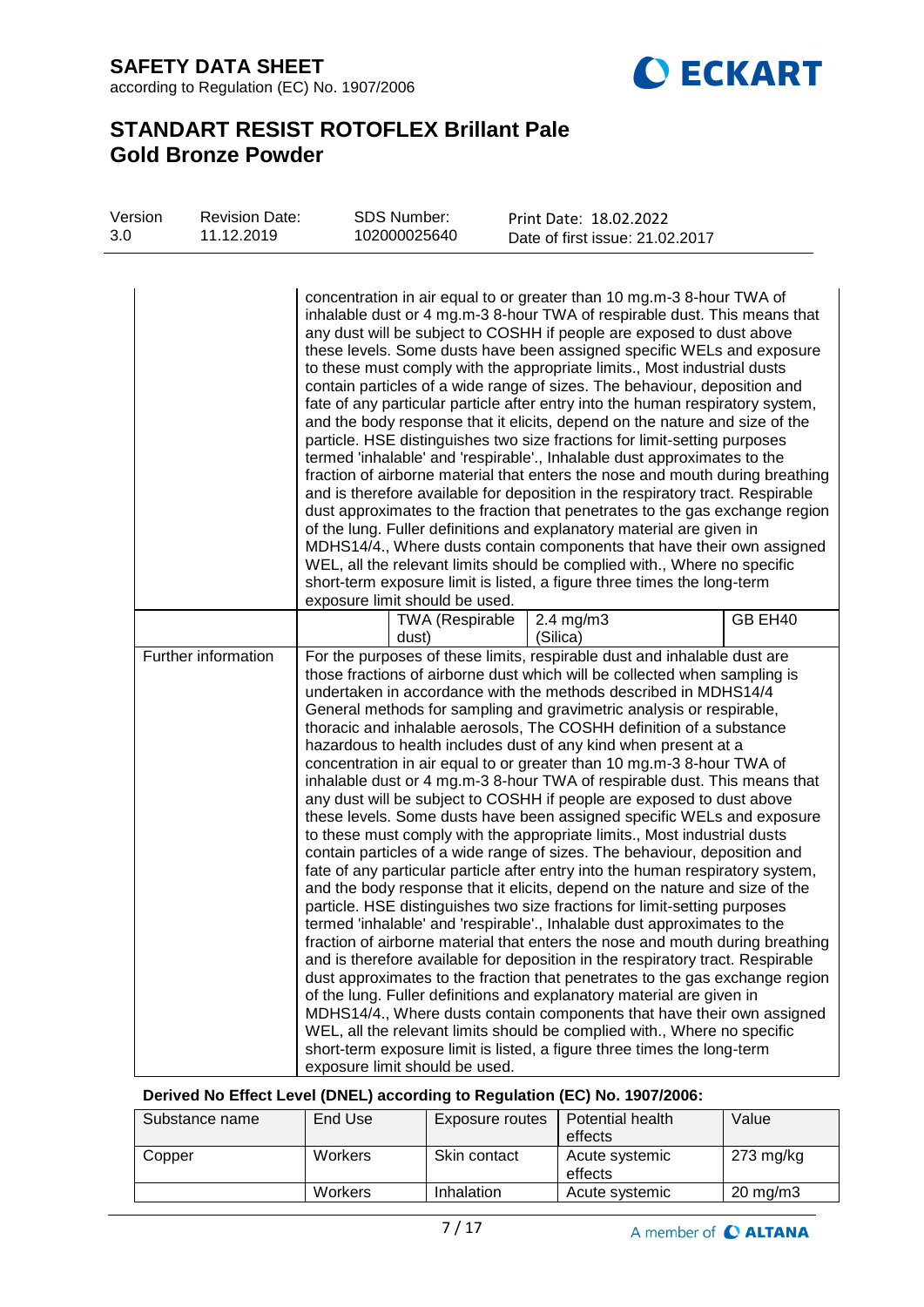

| <b>Revision Date:</b><br>Version<br>3.0<br>11.12.2019 |  |                | <b>SDS Number:</b><br>102000025640 |  | Print Date: 18.02.2022<br>Date of first issue: 21.02.2017 |           |  |
|-------------------------------------------------------|--|----------------|------------------------------------|--|-----------------------------------------------------------|-----------|--|
|                                                       |  |                |                                    |  | effects                                                   |           |  |
|                                                       |  | <b>Workers</b> | Skin contact                       |  | Long-term systemic                                        | 137 mg/kg |  |

|                                             |           |              | effects                       |                      |
|---------------------------------------------|-----------|--------------|-------------------------------|----------------------|
|                                             | Consumers | Skin contact | Acute systemic<br>effects     | $273$ mg/kg          |
|                                             | Consumers | Inhalation   | Acute systemic<br>effects     | 20 mg/m3             |
| $zinc$ powder $-$ zinc<br>dust (stabilised) | Workers   | Inhalation   | Long-term systemic<br>effects | $5 \text{ mg/m}$ 3   |
|                                             | Workers   | Skin contact | Long-term systemic<br>effects | 83 mg/kg             |
|                                             | Consumers | Ingestion    | Long-term systemic<br>effects | $0.83$ mg/kg         |
|                                             | Consumers | Skin contact | Long-term systemic<br>effects | 83 mg/kg             |
|                                             | Consumers | Inhalation   | Long-term systemic<br>effects | $2.5 \text{ mg/m}$ 3 |

## **Predicted No Effect Concentration (PNEC) according to Regulation (EC) No. 1907/2006:**

| Substance name                          | <b>Environmental Compartment</b><br>Value |               |  |
|-----------------------------------------|-------------------------------------------|---------------|--|
| Copper                                  | Soil                                      | 65.5 mg/kg    |  |
|                                         | Fresh water                               | 0.0078 mg/l   |  |
|                                         | Fresh water sediment                      | 87 mg/kg      |  |
|                                         | Marine water                              | $0.0052$ mg/l |  |
|                                         | Marine sediment                           | 676 mg/kg     |  |
|                                         | <b>STP</b>                                | $0.230$ mg/l  |  |
| zinc powder - zinc dust<br>(stabilised) | Fresh water                               | $0.0206$ mg/l |  |
|                                         | Fresh water sediment                      | 117.8 mg/kg   |  |
|                                         | Marine water                              | $0.0061$ mg/l |  |
|                                         | Soil                                      | 35.6 mg/kg    |  |
|                                         | Marine sediment                           | 56.5 mg/kg    |  |

### **8.2 Exposure controls**

| Personal protective equipment |                                                                                                                                                                                                                                                                                                                                                 |
|-------------------------------|-------------------------------------------------------------------------------------------------------------------------------------------------------------------------------------------------------------------------------------------------------------------------------------------------------------------------------------------------|
| Eye protection                | Safety glasses                                                                                                                                                                                                                                                                                                                                  |
|                               | Wear face-shield and protective suit for abnormal processing<br>problems.                                                                                                                                                                                                                                                                       |
| Hand protection<br>Material   | Leather                                                                                                                                                                                                                                                                                                                                         |
| <b>Remarks</b>                | : Leather gloves The choice of an appropriate glove does not<br>only depend on its material but also on other quality features<br>and is different from one producer to the other. The exact<br>break through time can be obtained from the protective glove<br>producer and this has to be observed. Recommended<br>preventive skin protection |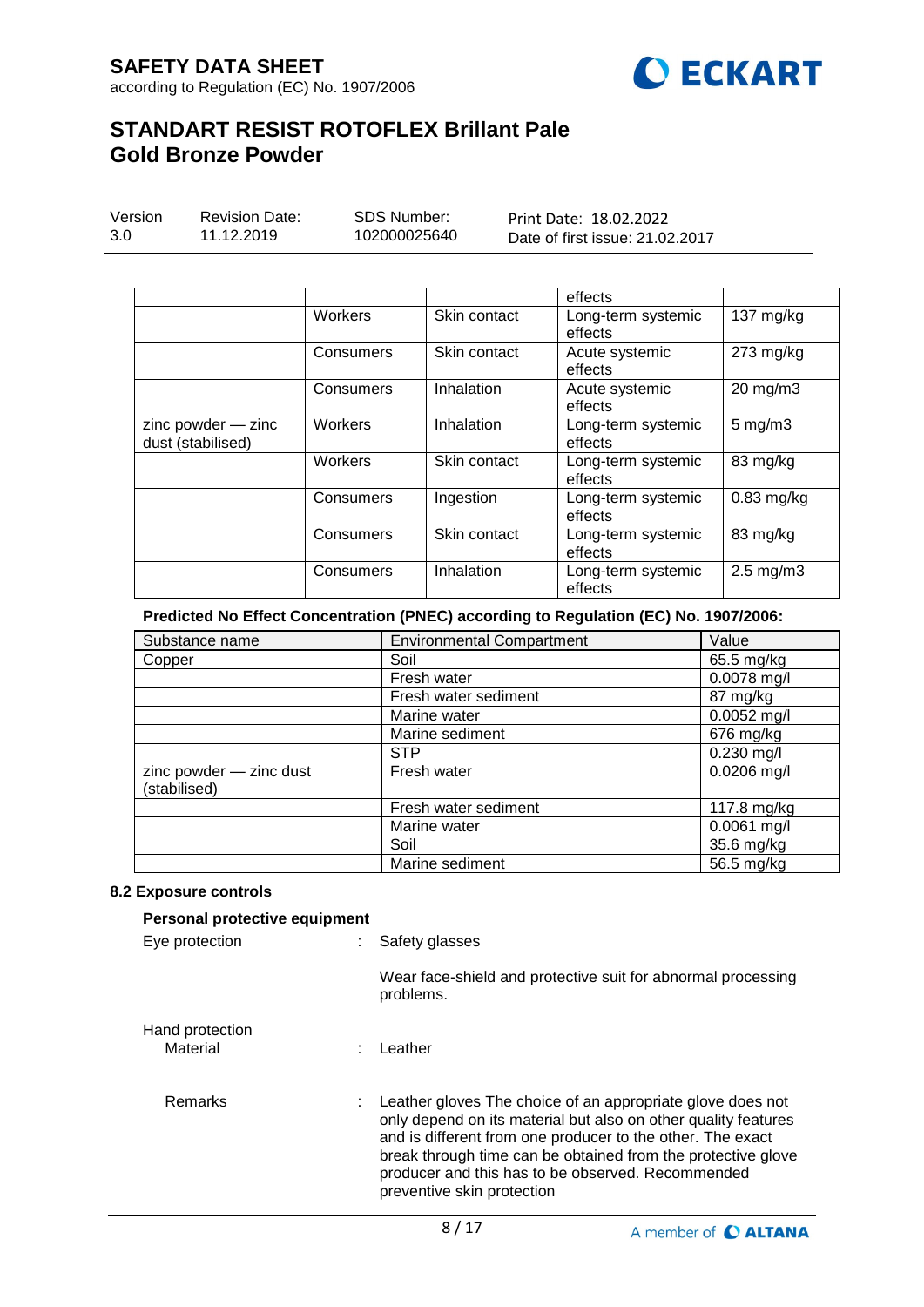**SAFETY DATA SHEET** according to Regulation (EC) No. 1907/2006



# **STANDART RESIST ROTOFLEX Brillant Pale Gold Bronze Powder**

| Version<br>3.0 | <b>Revision Date:</b><br>11.12.2019    | SDS Number:<br>102000025640           | Print Date: 18.02.2022<br>Date of first issue: 21.02.2017                                                                                            |
|----------------|----------------------------------------|---------------------------------------|------------------------------------------------------------------------------------------------------------------------------------------------------|
|                | Skin and body protection               | Long sleeved clothing<br>Safety shoes | The suitability for a specific workplace should be discussed<br>with the producers of the protective gloves.                                         |
|                |                                        |                                       | Dust impervious protective suit<br>Choose body protection according to the amount and<br>concentration of the dangerous substance at the work place. |
|                | Respiratory protection                 | requires.<br>P <sub>1</sub> filter    | Use suitable breathing protection if workplace concentration<br>Respirator with a dust filter                                                        |
|                | <b>Environmental exposure controls</b> |                                       |                                                                                                                                                      |
| Water          |                                        | courses or the soil.                  | The product should not be allowed to enter drains, water                                                                                             |

## **SECTION 9: Physical and chemical properties**

### **9.1 Information on basic physical and chemical properties**

| Appearance                  | : powder             |
|-----------------------------|----------------------|
| Colour                      | : gold               |
| Odour                       | : odourless          |
| <b>Odour Threshold</b>      | : No data available  |
| рH                          | : No data available  |
| Freezing point              | : No data available  |
| Boiling point/boiling range | : No data available  |
| Flash point                 | : No data available  |
| Evaporation rate            | : No data available  |
| Flammability (solid, gas)   | : Combustible Solids |
| Self-ignition               | : No data available  |
| Auto-ignition temperature   | : No data available  |
| Smoldering temperature      | : No data available  |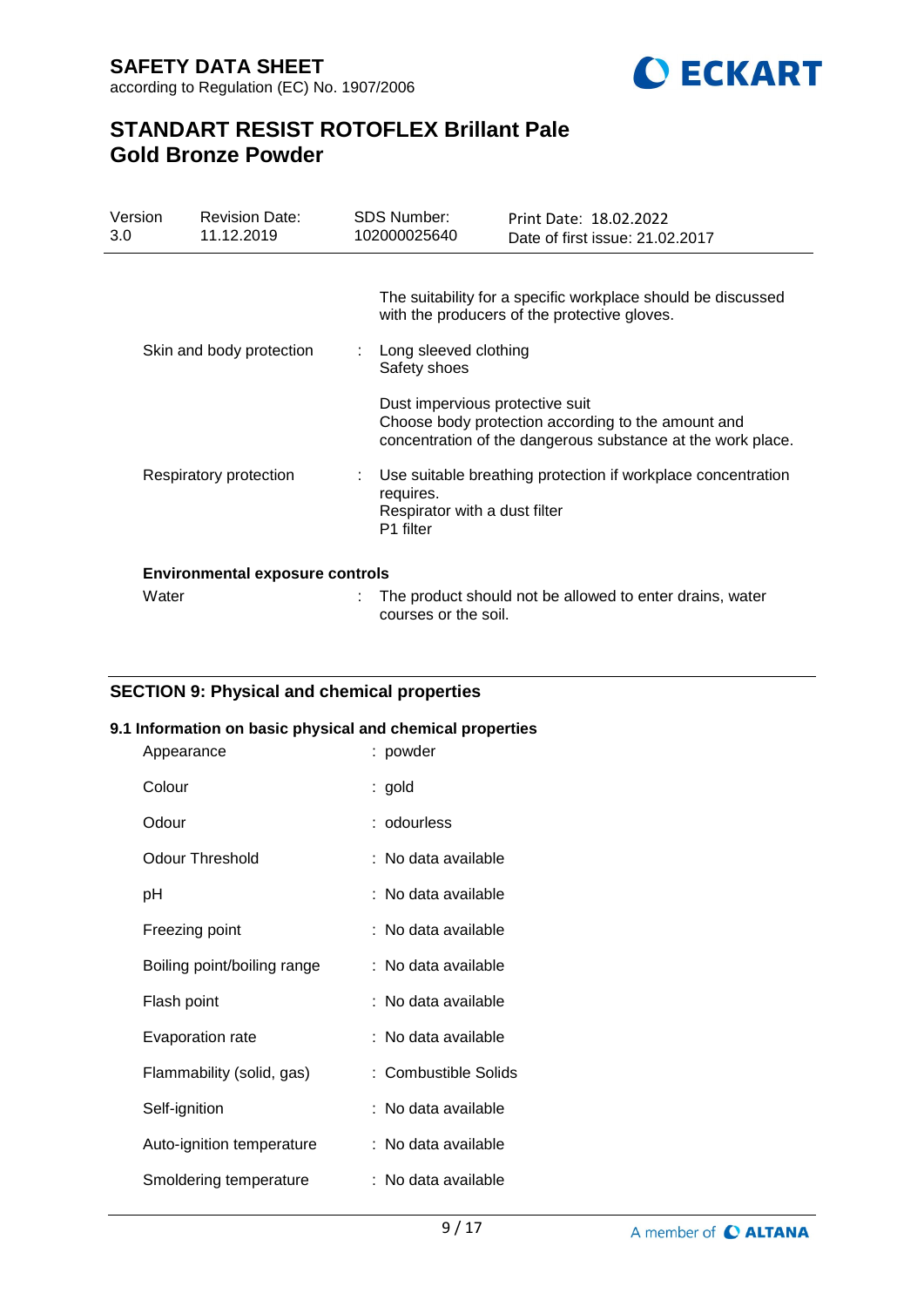

| 3.0 | Version             | <b>Revision Date:</b><br>11.12.2019                 | <b>SDS Number:</b><br>102000025640 | Print Date: 18.02.2022<br>Date of first issue: 21.02.2017 |
|-----|---------------------|-----------------------------------------------------|------------------------------------|-----------------------------------------------------------|
|     |                     |                                                     |                                    |                                                           |
|     |                     | Decomposition temperature                           | : No data available                |                                                           |
|     |                     | <b>Explosive properties</b>                         | : No data available                |                                                           |
|     |                     | Oxidizing properties                                | : No data available                |                                                           |
|     |                     | Upper explosion limit / Upper<br>flammability limit | : No data available                |                                                           |
|     |                     | Lower explosion limit / Lower<br>flammability limit | : No data available                |                                                           |
|     |                     | Vapour pressure                                     | : No data available                |                                                           |
|     |                     | Relative vapour density                             | : No data available                |                                                           |
|     |                     | Relative density                                    | : No data available                |                                                           |
|     | Density             |                                                     | : ca. 8.6 g/cm3                    |                                                           |
|     | <b>Bulk density</b> |                                                     | : No data available                |                                                           |
|     | Solubility(ies)     | Water solubility                                    | : insoluble                        |                                                           |
|     |                     | Solubility in other solvents                        | : No data available                |                                                           |
|     | octanol/water       | Partition coefficient: n-                           | : No data available                |                                                           |
|     |                     | Decomposition temperature                           | : No data available                |                                                           |
|     |                     | Viscosity, dynamic                                  | : No data available                |                                                           |
|     |                     | Viscosity, kinematic                                | : No data available                |                                                           |
|     | Flow time           |                                                     | : No data available                |                                                           |

### **9.2 Other information**

No data available

### **SECTION 10: Stability and reactivity**

### **10.1 Reactivity**

No decomposition if stored and applied as directed. No decomposition if stored and applied as directed.

### **10.2 Chemical stability**

No decomposition if stored and applied as directed.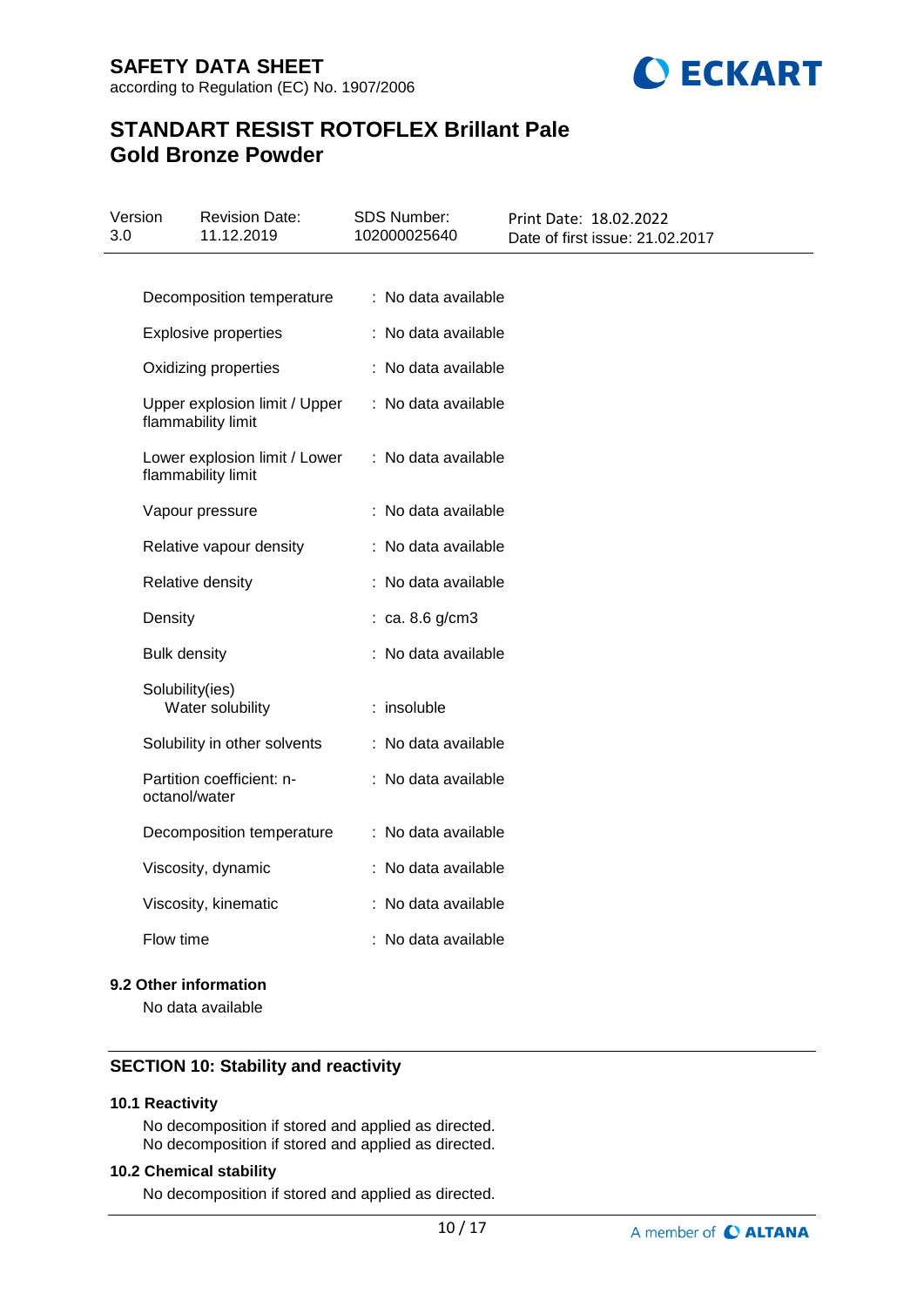

| Version<br>3.0 | <b>Revision Date:</b><br>11.12.2019          | <b>SDS Number:</b><br>102000025640   | Print Date: 18.02.2022<br>Date of first issue: 21.02.2017                             |
|----------------|----------------------------------------------|--------------------------------------|---------------------------------------------------------------------------------------|
|                | 10.3 Possibility of hazardous reactions      |                                      |                                                                                       |
|                | Hazardous reactions                          |                                      | Stable under recommended storage conditions.<br>No hazards to be specially mentioned. |
|                |                                              |                                      | No decomposition if stored and applied as directed.                                   |
|                |                                              |                                      | Dust may form explosive mixture in air.                                               |
|                | <b>10.4 Conditions to avoid</b>              |                                      |                                                                                       |
|                | Conditions to avoid                          | No data available                    |                                                                                       |
|                |                                              | No data available                    |                                                                                       |
|                | 10.5 Incompatible materials                  |                                      |                                                                                       |
|                | 10.6 Hazardous decomposition products        |                                      |                                                                                       |
| air            | Contact with water or humid                  | : This information is not available. |                                                                                       |
|                | Thermal decomposition                        | : This information is not available. |                                                                                       |
|                | <b>SECTION 11: Toxicological information</b> |                                      |                                                                                       |
|                | 11.1 Information on toxicological effects    |                                      |                                                                                       |
|                | <b>Acute toxicity</b>                        |                                      |                                                                                       |
|                | Harmful if swallowed.                        |                                      |                                                                                       |
| Product:       |                                              |                                      |                                                                                       |
|                | Acute oral toxicity                          | Method: Calculation method           | Acute toxicity estimate: 575.33 mg/kg                                                 |

## **Components:**

| opper: |
|--------|
|        |
|        |

| Acute oral toxicity | Assessment: The component/mixture is moderately toxic after<br>single ingestion. |
|---------------------|----------------------------------------------------------------------------------|
|                     |                                                                                  |

## **zinc powder — zinc dust (stabilised):**

| Acute oral toxicity       | $(Rat):$ > 2,000 mg/kg                                                        |
|---------------------------|-------------------------------------------------------------------------------|
| Acute inhalation toxicity | : $LC50$ (Rat): 5.41 mg/l<br>Exposure time: 4 h<br>Test atmosphere: dust/mist |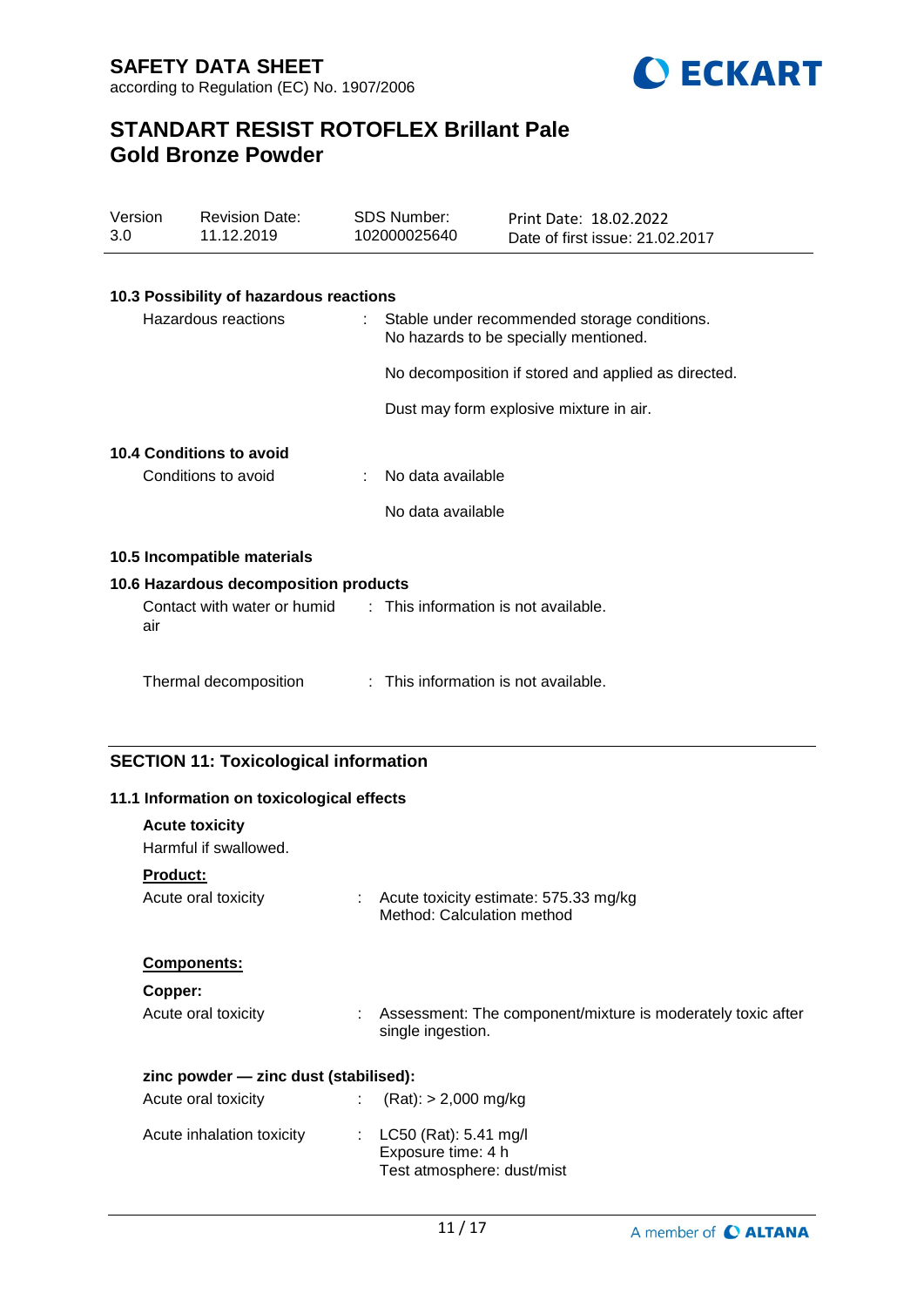

Version 3.0 Revision Date: 11.12.2019

SDS Number: 102000025640 Print Date: 18.02.2022 Date of first issue: 21.02.2017

## **Skin corrosion/irritation**

Not classified based on available information.

**Product:**

Remarks: May cause skin irritation in susceptible persons.

## **Components:**

**Copper:** Remarks: May cause skin irritation in susceptible persons.

### **Serious eye damage/eye irritation**

Causes serious eye irritation.

**Product:**

Remarks: Eye irritation

### **Components:**

**Copper:** Result: Eye irritation

## **Respiratory or skin sensitisation**

#### **Skin sensitisation**

Not classified based on available information.

#### **Respiratory sensitisation**

Not classified based on available information.

#### **Germ cell mutagenicity**

Not classified based on available information.

#### **Carcinogenicity**

Not classified based on available information.

#### **Reproductive toxicity**

Not classified based on available information.

#### **STOT - single exposure**

Not classified based on available information.

## **STOT - repeated exposure**

Not classified based on available information.

#### **Aspiration toxicity**

Not classified based on available information.

#### **Further information**

**Product:** Remarks: No data available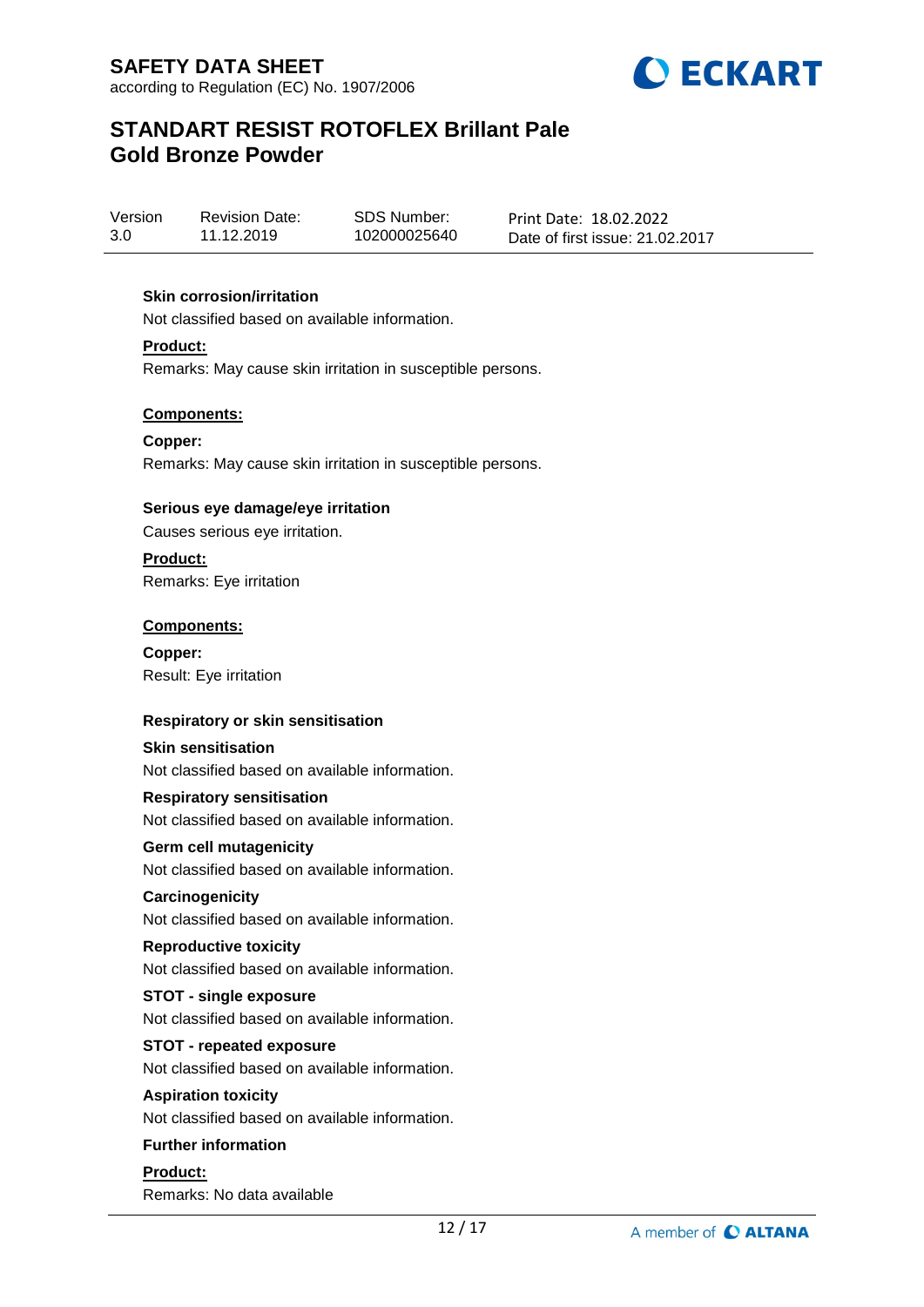

Version 3.0 Revision Date: 11.12.2019

SDS Number: 102000025640

Print Date: 18.02.2022 Date of first issue: 21.02.2017

### **Components:**

**Copper:** Remarks: No data available

## **zinc powder — zinc dust (stabilised):**

Remarks: No data available

## **SECTION 12: Ecological information**

#### **12.1 Toxicity**

#### **Components:**

**Copper:**

hazard

M-Factor (Short-term (acute) : 10 aquatic hazard)

#### **Ecotoxicology Assessment**

Short-term (acute) aquatic : Very toxic to aquatic life.

Long-term (chronic) aquatic hazard : Very toxic to aquatic life with long lasting effects.

#### **zinc powder — zinc dust (stabilised):**

#### **Ecotoxicology Assessment**

Short-term (acute) aquatic hazard : Very toxic to aquatic life. Long-term (chronic) aquatic : Very toxic to aquatic life with long lasting effects.

#### hazard

#### **12.2 Persistence and degradability**

No data available

#### **12.3 Bioaccumulative potential**

No data available

### **12.4 Mobility in soil**

No data available

## **12.5 Results of PBT and vPvB assessment**

#### **Product:**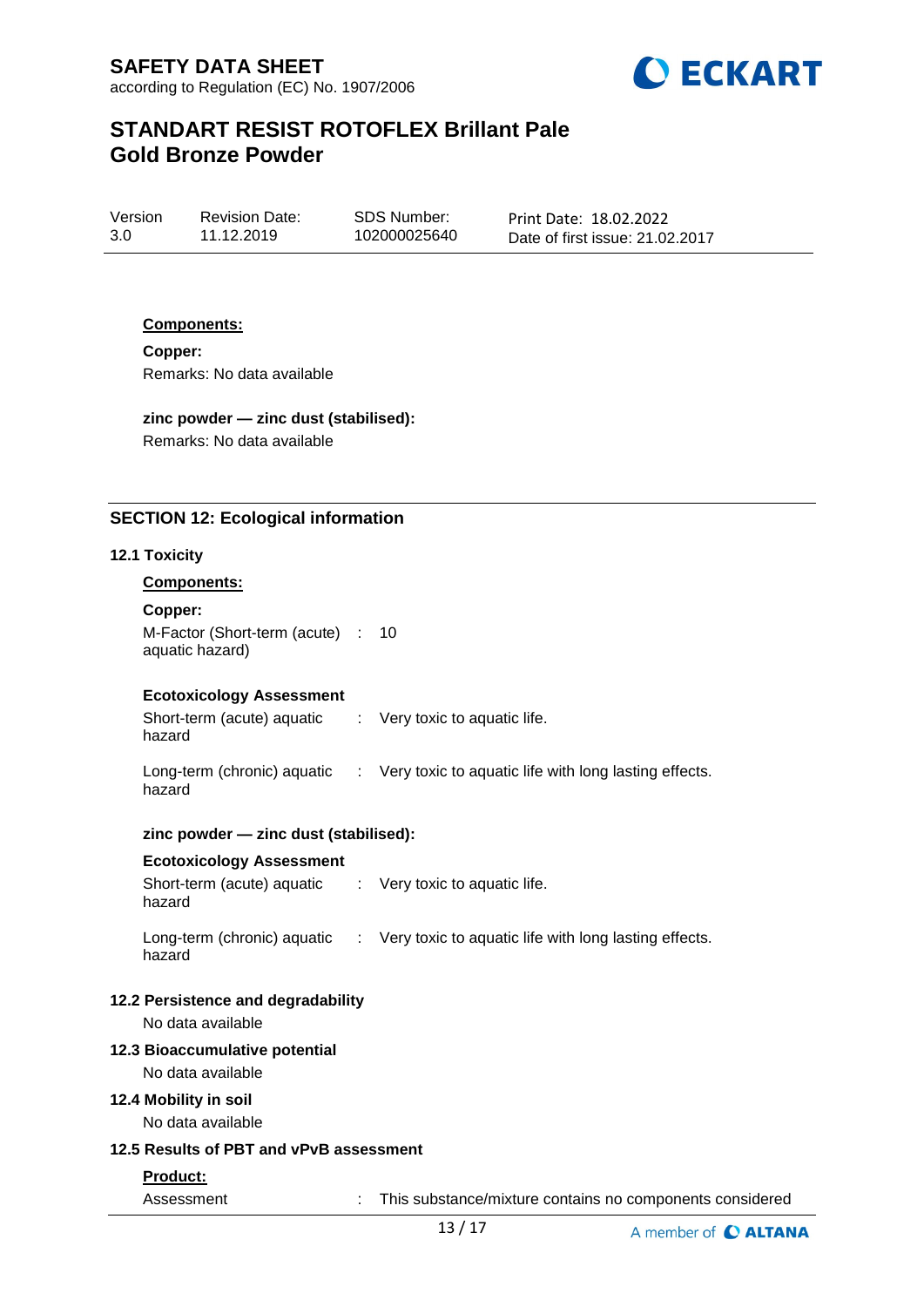**SAFETY DATA SHEET** according to Regulation (EC) No. 1907/2006



# **STANDART RESIST ROTOFLEX Brillant Pale Gold Bronze Powder**

| Version<br>3.0 | <b>Revision Date:</b><br>11.12.2019   | <b>SDS Number:</b><br>102000025640 | Print Date: 18.02.2022<br>Date of first issue: 21.02.2017                                                                                                     |
|----------------|---------------------------------------|------------------------------------|---------------------------------------------------------------------------------------------------------------------------------------------------------------|
|                |                                       | 0.1% or higher                     | to be either persistent, bioaccumulative and toxic (PBT), or<br>very persistent and very bioaccumulative (vPvB) at levels of                                  |
|                | 12.6 Other adverse effects            |                                    |                                                                                                                                                               |
| Product:       |                                       |                                    |                                                                                                                                                               |
| information    | Additional ecological                 |                                    | An environmental hazard cannot be excluded in the event of<br>unprofessional handling or disposal.<br>Very toxic to aquatic life with long lasting effects.   |
|                | <b>Components:</b>                    |                                    |                                                                                                                                                               |
| Copper:        |                                       |                                    |                                                                                                                                                               |
| information    | Additional ecological                 |                                    | : An environmental hazard cannot be excluded in the event of<br>unprofessional handling or disposal.<br>Very toxic to aquatic life with long lasting effects. |
|                | zinc powder - zinc dust (stabilised): |                                    |                                                                                                                                                               |
| information    | Additional ecological                 |                                    | An environmental hazard cannot be excluded in the event of<br>unprofessional handling or disposal.<br>Very toxic to aquatic life with long lasting effects.   |

## **SECTION 13: Disposal considerations**

| European Waste Catalogue<br>European Waste Catalogue | ÷. | : 12 01 04 - non-ferrous metal dust and particles<br>10 03 21 - other particulates and dust (including ball-mill dust)<br>containing hazardous substances                                                                                                                    |
|------------------------------------------------------|----|------------------------------------------------------------------------------------------------------------------------------------------------------------------------------------------------------------------------------------------------------------------------------|
| 13.1 Waste treatment methods                         |    |                                                                                                                                                                                                                                                                              |
| Product                                              |    | The product should not be allowed to enter drains, water<br>courses or the soil.<br>Do not contaminate ponds, waterways or ditches with<br>chemical or used container.<br>Send to a licensed waste management company.<br>In accordance with local and national regulations. |
| Contaminated packaging                               | ÷. | Empty remaining contents.<br>Dispose of as unused product.<br>Do not re-use empty containers.<br>In accordance with local and national regulations.                                                                                                                          |

## **SECTION 14: Transport information**

#### **14.1 UN number**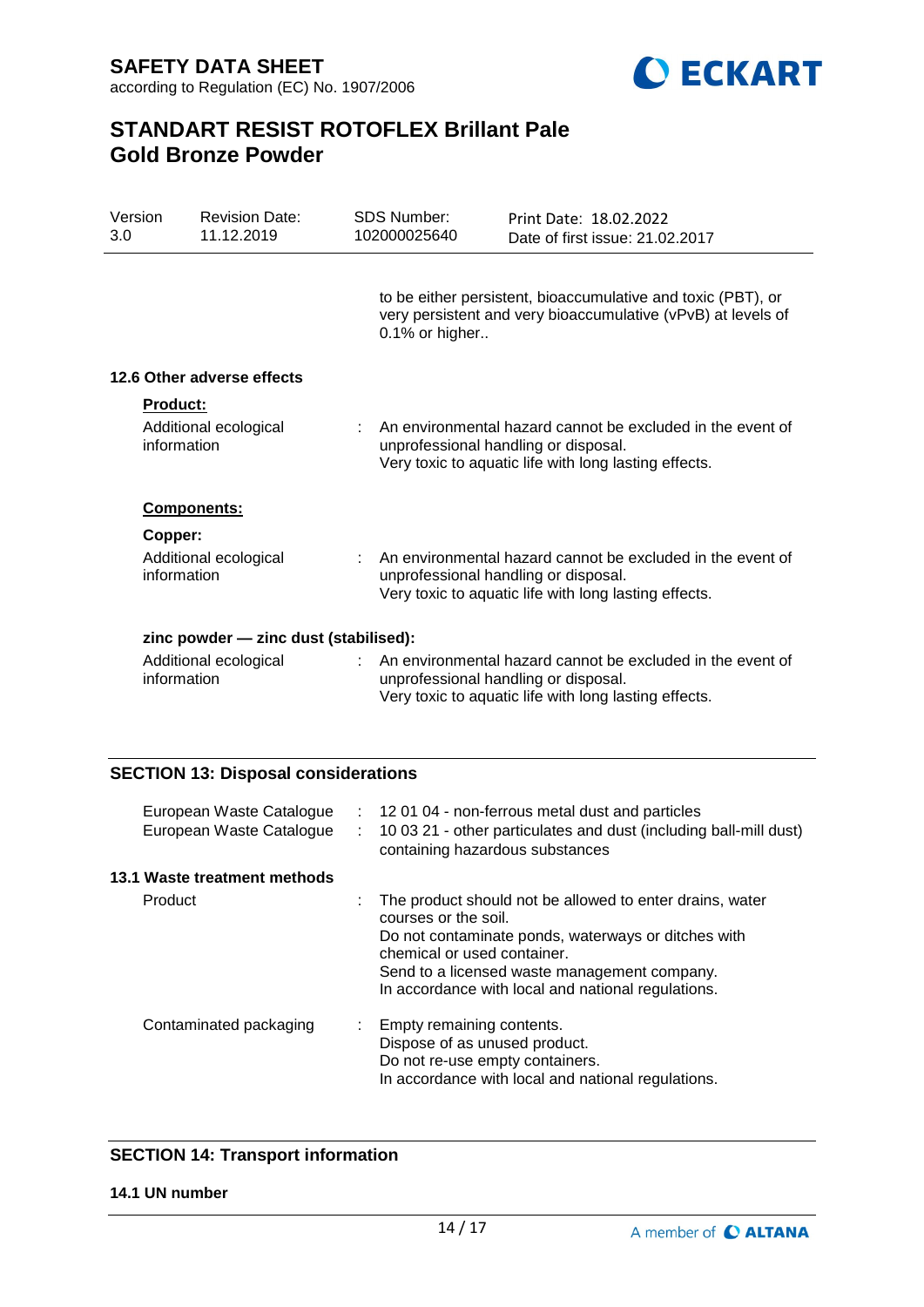

| Version<br>3.0 |                                                               | <b>Revision Date:</b><br>11.12.2019                                    |   | SDS Number:<br>102000025640     | Print Date: 18.02.2022<br>Date of first issue: 21.02.2017 |
|----------------|---------------------------------------------------------------|------------------------------------------------------------------------|---|---------------------------------|-----------------------------------------------------------|
|                |                                                               |                                                                        |   |                                 |                                                           |
|                | <b>ADR</b>                                                    |                                                                        | ÷ | <b>UN 3077</b>                  |                                                           |
|                | <b>IMDG</b>                                                   |                                                                        |   | <b>UN 3077</b>                  |                                                           |
|                | <b>IATA</b>                                                   |                                                                        |   | <b>UN 3077</b>                  |                                                           |
|                |                                                               | 14.2 UN proper shipping name                                           |   |                                 |                                                           |
|                | <b>ADR</b>                                                    |                                                                        |   | N.O.S.<br>(Copper metal powder) | ENVIRONMENTALLY HAZARDOUS SUBSTANCE, SOLID,               |
|                | <b>IMDG</b>                                                   |                                                                        |   | N.O.S.<br>(Copper metal powder) | ENVIRONMENTALLY HAZARDOUS SUBSTANCE, SOLID,               |
|                | <b>IATA</b>                                                   |                                                                        |   | (Copper metal powder)           | Environmentally hazardous substance, solid, n.o.s.        |
|                |                                                               | 14.3 Transport hazard class(es)                                        |   |                                 |                                                           |
|                | <b>ADR</b>                                                    |                                                                        |   | 9                               |                                                           |
|                | <b>IMDG</b>                                                   |                                                                        |   | 9                               |                                                           |
|                | <b>IATA</b>                                                   |                                                                        |   | 9                               |                                                           |
|                |                                                               | 14.4 Packing group                                                     |   |                                 |                                                           |
|                | <b>ADR</b><br>Packing group<br>Labels                         | <b>Classification Code</b><br>Hazard Identification Number :           |   | Ш<br>M7<br>90<br>9              |                                                           |
|                | <b>IMDG</b><br>Packing group<br>Labels<br>EmS Code<br>Remarks |                                                                        |   | Ш<br>9<br>$F-A, S-F$<br>salts   | IMDG Code segregation group 7 - Heavy metals and their    |
|                | <b>IATA (Cargo)</b><br>aircraft)                              | Packing instruction (cargo                                             |   | 956                             |                                                           |
|                | Packing group<br>Labels                                       | Packing instruction (LQ)                                               |   | Y956<br>Ш                       | Class 9 - Miscellaneous dangerous substances and articles |
|                |                                                               | <b>IATA (Passenger)</b><br>Packing instruction<br>(passenger aircraft) |   | 956                             |                                                           |
|                | Packing group<br>Labels                                       | Packing instruction (LQ)                                               |   | Y956<br>III                     | Class 9 - Miscellaneous dangerous substances and articles |

**14.5 Environmental hazards**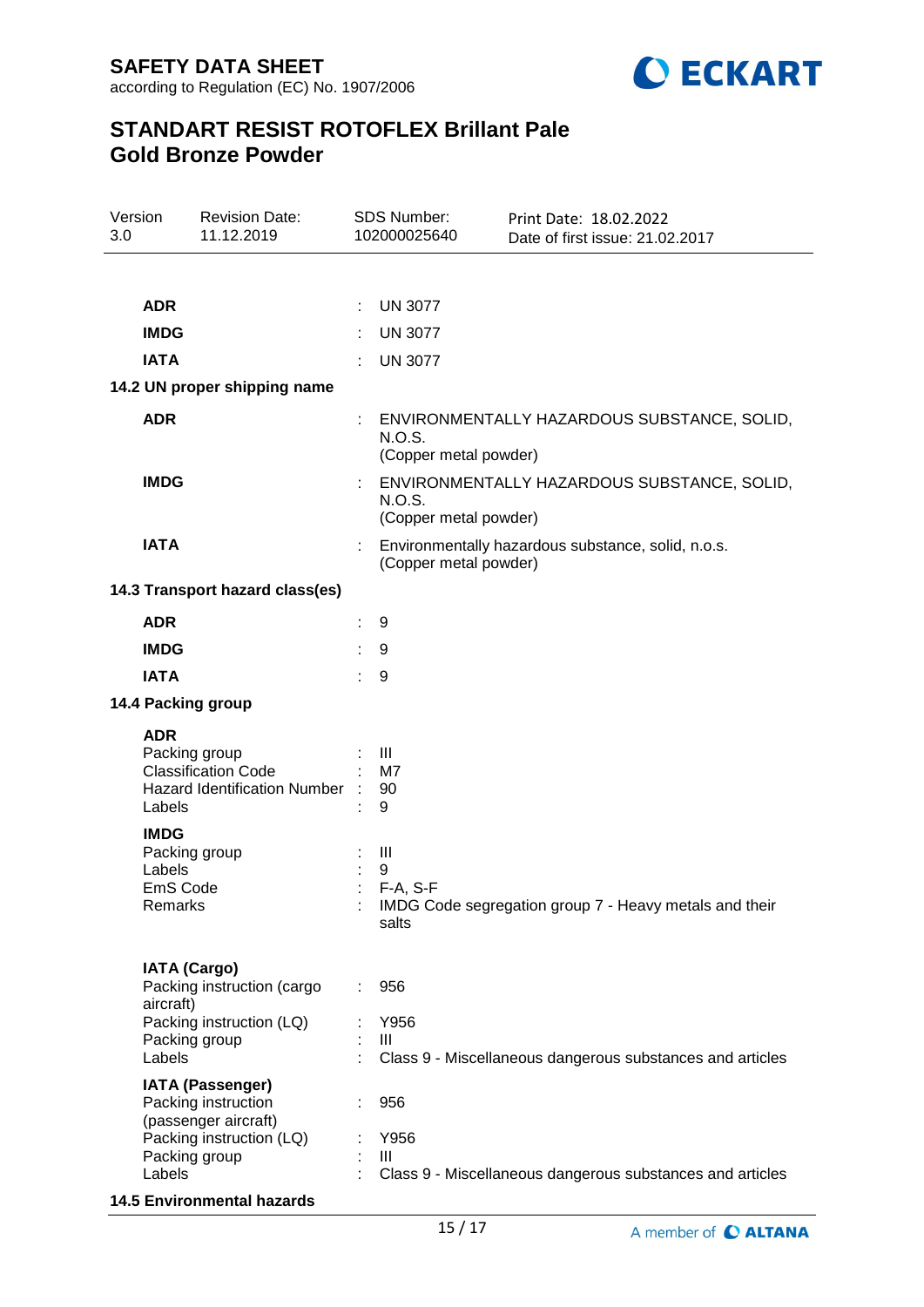

| 3.0 | Version<br><b>Revision Date:</b><br>11.12.2019 |                                                      | <b>SDS Number:</b><br>102000025640 | Print Date: 18.02.2022<br>Date of first issue: 21.02.2017                                                                                                                   |
|-----|------------------------------------------------|------------------------------------------------------|------------------------------------|-----------------------------------------------------------------------------------------------------------------------------------------------------------------------------|
|     |                                                |                                                      |                                    |                                                                                                                                                                             |
|     | <b>ADR</b>                                     | Environmentally hazardous                            | yes                                |                                                                                                                                                                             |
|     | <b>IMDG</b>                                    | Marine pollutant                                     | yes                                |                                                                                                                                                                             |
|     |                                                | <b>IATA (Passenger)</b><br>Environmentally hazardous | yes                                |                                                                                                                                                                             |
|     | <b>IATA (Cargo)</b>                            | Environmentally hazardous                            | yes                                |                                                                                                                                                                             |
|     |                                                | 14.6 Special precautions for user                    |                                    |                                                                                                                                                                             |
|     | <b>Remarks</b>                                 |                                                      | IATA-DGR may be applied.           | For single packagings $\leq 5L/5$ kg, or combination<br>packagings containing inner packagings <= 5L / 5 kg net per<br>inner packaging, SV375 ADR, 2.10.2.7 IMDG-Code, A197 |

### **14.7 Transport in bulk according to Annex II of Marpol and the IBC Code**

Not applicable for product as supplied.

## **SECTION 15: Regulatory information**

## **15.1 Safety, health and environmental regulations/legislation specific for the substance or mixture**

REACH - Candidate List of Substances of Very High [155] Not applicable Concern for Authorisation (Article 59).

#### **15.2 Chemical safety assessment**

## **SECTION 16: Other information**

| <b>Full text of H-Statements</b>                                                                                         |    |                                                                                                                                                                                                                                                                             |  |  |  |
|--------------------------------------------------------------------------------------------------------------------------|----|-----------------------------------------------------------------------------------------------------------------------------------------------------------------------------------------------------------------------------------------------------------------------------|--|--|--|
| H <sub>302</sub><br>H <sub>3</sub> 19                                                                                    |    | Harmful if swallowed.<br>Causes serious eye irritation.                                                                                                                                                                                                                     |  |  |  |
| H400<br>H410                                                                                                             |    | Very toxic to aquatic life.<br>Very toxic to aquatic life with long lasting effects.                                                                                                                                                                                        |  |  |  |
| <b>Full text of other abbreviations</b>                                                                                  |    |                                                                                                                                                                                                                                                                             |  |  |  |
| Acute Tox.<br><b>Aquatic Acute</b><br><b>Aquatic Chronic</b><br>Eye Irrit.<br>GB EH40<br>GB EH40 / TWA<br>GB EH40 / STEL | ÷. | Acute toxicity<br>Short-term (acute) aquatic hazard<br>Long-term (chronic) aquatic hazard<br>Eye irritation<br>UK. EH40 WEL - Workplace Exposure Limits<br>Long-term exposure limit (8-hour TWA reference period)<br>Short-term exposure limit (15-minute reference period) |  |  |  |